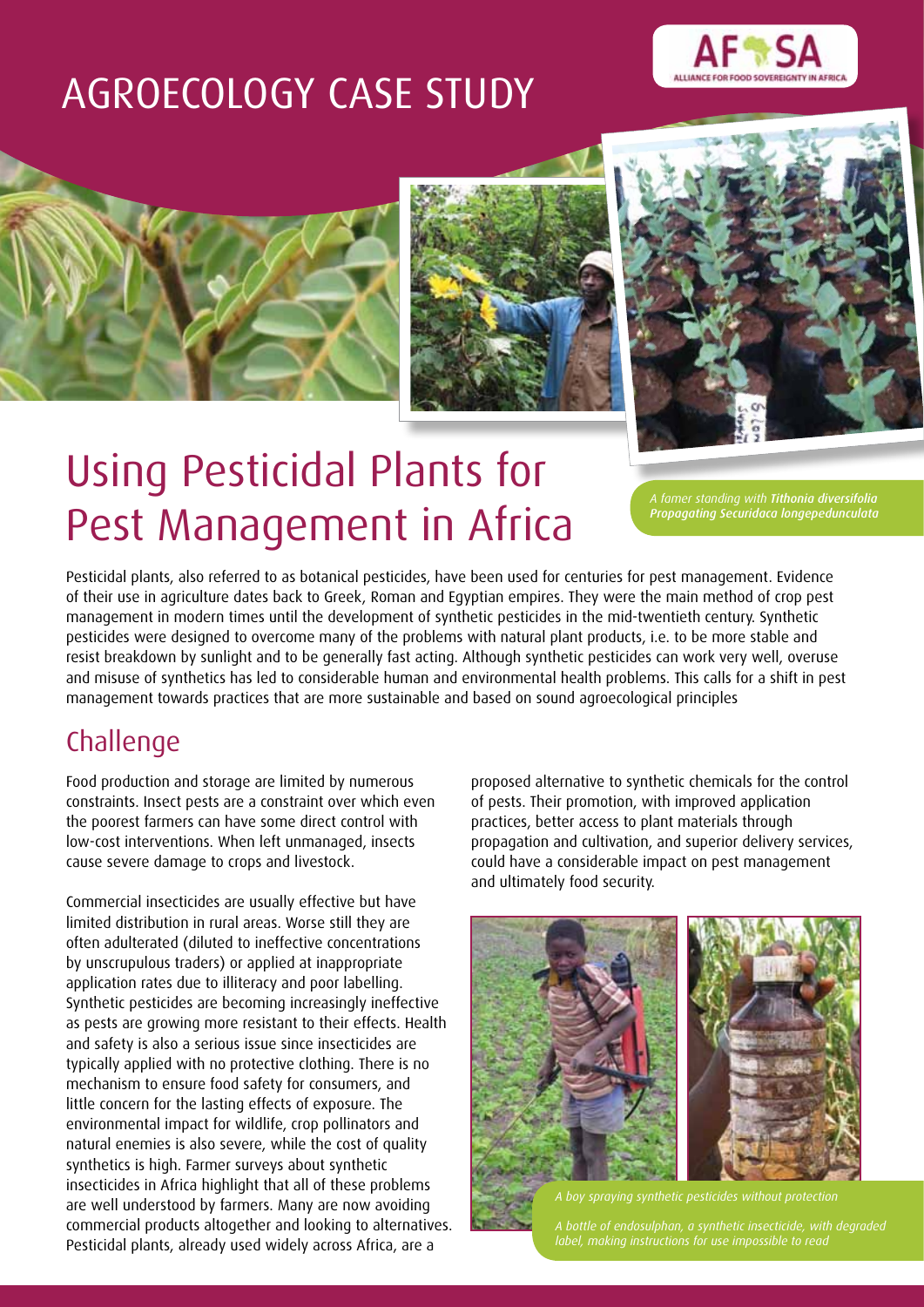Although there are regional and cultural differences in practice, plant materials are generally known by farmers to be environmentally harmless, safer, and more cost-effective when compared to synthetic pesticides. They are also difficult to adulterate, particularly when produced or harvested by farmers. Most persuasive of all is that their cost to farmers is much lower than synthetic products and can be calculated simply in terms of time to harvest and process. Generations of farmers have used plants in this way, making the technology familiar, trusted and acceptable. However, compared to synthetic pesticides, pesticidal plants are a low priority in agricultural policy. This is due to knowledge gaps as well as the lack of commercial

### Process

At the Natural Resources Institute of Greenwich University, we have used a multi-disciplinary approach to tackle the various bottlenecks and constraints limiting the uptake of pesticidal plants for pest management. Areas of focus are:

### **1. Knowledge on the chemistry of different plant species that are traditionally used for pest**

**management.** This is necessary for understanding whether the plants are safe (some plant compounds are toxic to humans), whether the compounds can be extracted in water, and how quickly the compounds may break down. It is also important to be able to understand how the chemistry varies according to season/location of collection

**2. Lab, field and farmer participatory trials to evaluate the efficacy of different pesticidal plant species.** Trials in many African countries determined the best ways of collecting and processing plants, what concentrations to use, efficacy on different crops and insect pests, cost-benefit analyses in comparison to using synthetics or doing nothing. Trials looked at the use of pesticidal plants in different systems, e.g. crop production, post-harvest protection, livestock parasite control, and investigating impacts on ecosystem services (effects on pollinators, predators).

**3. Availability:** some plant species used for pest management are commonly available, e.g. weeds. However, others have been over-collected or have suffered from habitat degradation through overgrazing, bush fires, timber collection or unsustainable harvesting methods. Some of the rare indigenous species are difficult to propagate. We investigated ways of growing these species and conservation strategies that could help improve their natural supply and/or cultivation on farm land margins.

incentives or revenues to drive policy and uptake. Successful commercialisation has been realised for some products such as Pyrethrum and Neem. However, various constraints hinder the large-scale uptake of pesticidal plants, particularly extending knowledge on how best to use them, the quality and reliability of control to be expected, and whether they are cost-effective. Optimising the use of pesticidal plants by understanding the chemistry of the plants, how best to process and apply them, as well as their limitations and reliability can help inform farmers, giving them more sustainable choices for their pest management needs.



*Tephrosia vogelii, soap and water. A botanical farm trial in Malawi*

Our family's maize store now lasts about three months longer since we started using '*Palaga*' (*Securidaca longepedunculata*) powder to keep out weevil infestation. The quality of the maize remains excellent even after nine months of storage. **Mrs Bintu Atarigiya, Farmer, Bawku, Ghana**

We thank the research team for coming to our village to show us how to use pesticidal plants to protect our tomato and bean plants. Several of the plant treatments really reduced insect numbers and we could see that these resulted in much higher yields than the untreated plants.

**Moses Timve,Farmer, Mitundu, Malawi**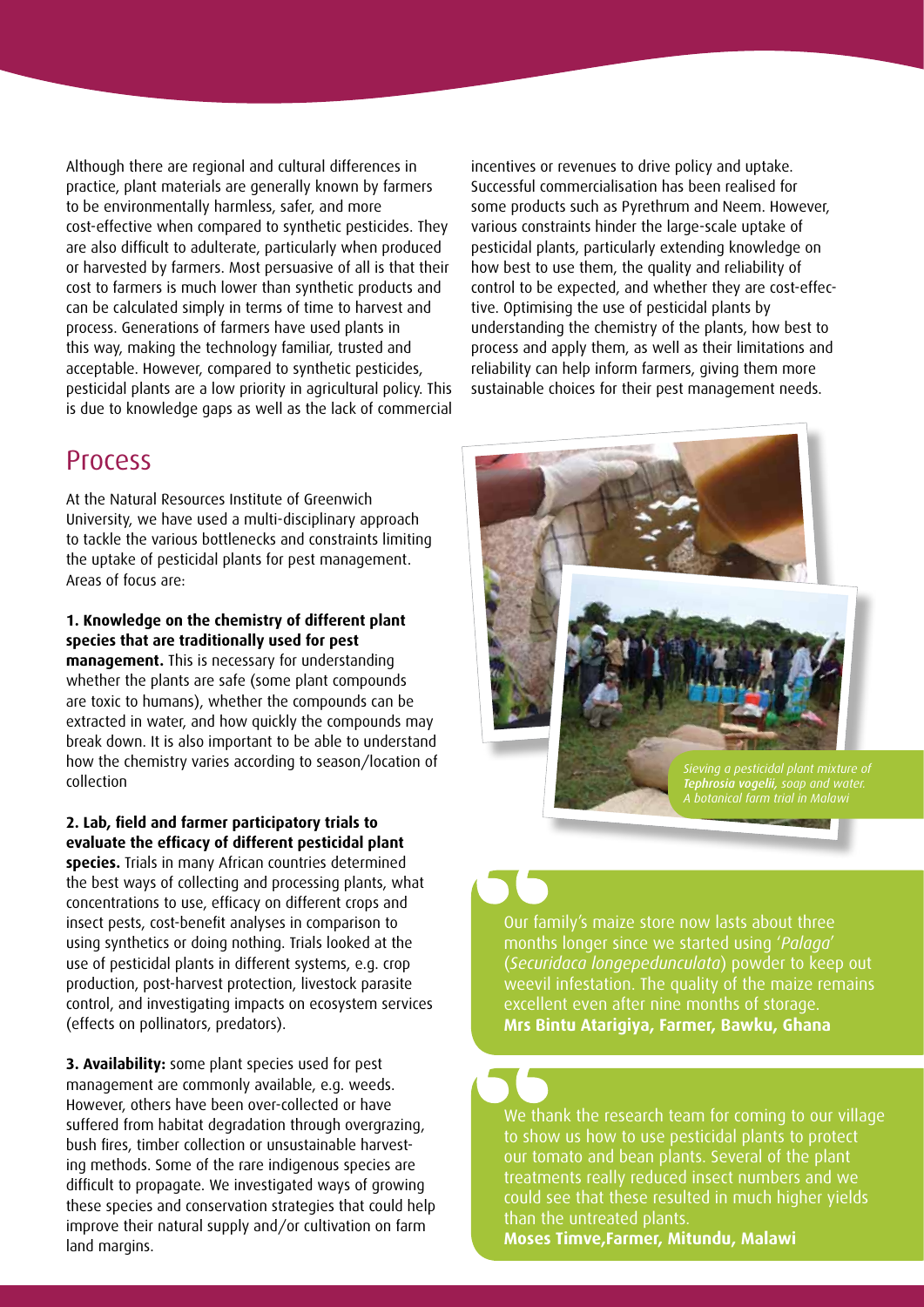### **4. Commercial issues such as enabling farmers to grow and sell pesticidal plant products to other farmers**

This has not been straight forward as pesticidal plants are regulated in the same way as synthetic products in all African countries. So, although the same plant species are often found in traditional medicines which people readily consume, there are considerable difficulties in allowing people to sell pesticidal plant products to spray on crops or mix with their stored grain. Further challenges here are related to developing local value chains in pesticidal plant production and marketing that ensures quality.

It is very important to understand the chemistry of plants and to undertake experimental trials to understand how certain plant species perform under local conditions.

Because there is considerable natural variation in plants, it is not always easy to guarantee the same plant is equally effective in all locations for all farmers and all crop pests. Using pesticidal plants is not like using a synthetic pesticide and farmers can do their own experimentation to find the best local plants and application methods. Pesticidal plants will not often kill insects as quickly as synthetics or may simply repel insects or stop them from feeding and damaging plants. Using them for crop pests may require repeated applications because the compounds can break down more quickly than synthetics. Thus, encouraging farmers to innovate and observe the effects of using pesticidal plants is very important for extending knowledge on the use of pesticidal plants for crop protection.

### Recommendations

General recommendations when using pesticidal plants for pest management:

**1. Collect different plant parts.** Active ingredients vary in different plant parts for different plant species, so it is important to research the plant species intended for use. For many species, the leaves are most effective, but sometimes it can be flowers, fruits, seeds, bark or roots. Collecting leaves is generally sustainable, while collecting other plant parts can reduce the long-term sustainability of the plant. Using bark or roots should be avoided unless the plant is plentiful and known to grow quickly and propagate easily. Care should be taken, when using flowers, seeds and fruits, that not all are removed so that the plant can continue to propagate. With some weedy, invasive plant species there is generally no danger of over-collection and collecting for use as a pesticide could be considered very beneficial to the environment.

Using freshly collected plant material can work, but the water content reduces effectiveness. In some cases, when smelly plants are used as repellents, fresh material may be more effective. Dry materials should be stored in dry, dark conditions, where they can keep for several months and be applied when needed.

### **3. Grind and sieve plant parts to a fine powder shortly**

**before use.** Grinding increases the extraction of the plant chemicals. Whether using pesticidal plants in powder form or making a water extract, the finer the powder the better. Farmers should do this in a well-ventilated area, wearing a mask or cloth over the face to avoid breathing in the dust. An exception to grinding may be in the case of using some smelly plants in post-harvest protection where using whole material can lead to a slower release of chemicals that repel insects over time.

**2. Shade-dry the materials.** Avoid drying in sun as sunlight breaks down the active chemicals in the plant.

*Dolichos kilimandschuricus*

I am happy to let you know that we managed to get farmers from the coast (Kwale, Kenya) to plant Neem (*Azadirachta indica*) seedlings. The nurseries are planted by youth groups. On the 14th May 2015, with the said youth groups, we are planting 2500 Neem seedlings for its pesticidal benefits.

**Mrs Asinatu Gamaliel,Foundation Coordinator, Kenya Tea Development Agency (KTDA) Foundation**